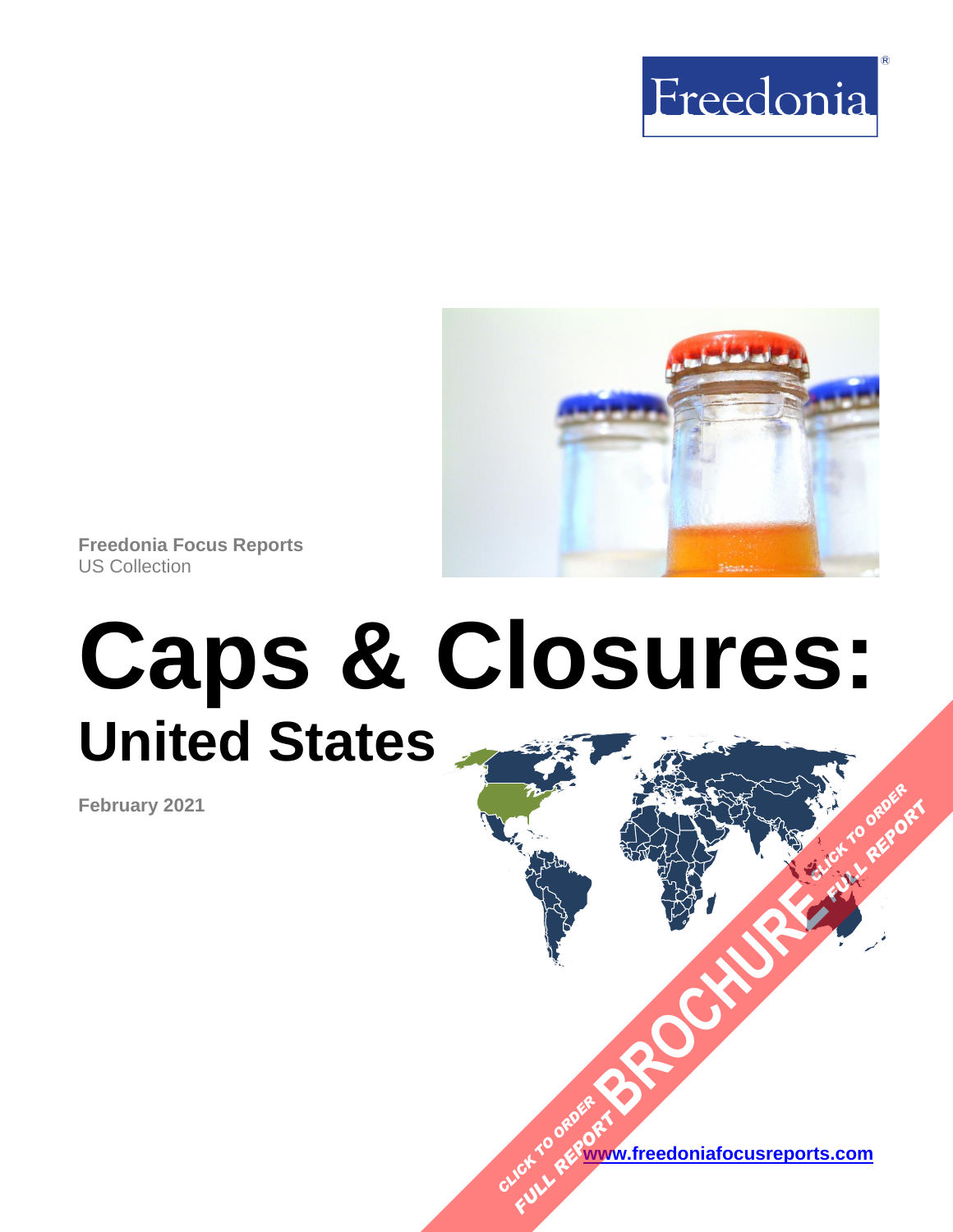# **Table of Contents**

| 1. Highlights                                   | 3              |
|-------------------------------------------------|----------------|
| 2. Market Environment                           | 4              |
| <b>Historical Trends</b>                        | 4              |
| Key Economic Indicators                         | 6              |
| COVID-19 Impact on the Caps & Closures Industry | $\overline{7}$ |
| <b>Sustainability Initiatives</b>               | 9              |
| North America Regional Outlook                  | 11             |
| 3. Segmentation & Forecasts                     | 12             |
| <b>Materials</b>                                | 12             |
| Plastic                                         | 13             |
| Metal                                           | 14             |
| Rubber                                          | 14             |
| Cork                                            | 15             |
| Markets                                         | 17             |
| <b>Bottled Water</b>                            | 18             |
| <b>Carbonated Soft Drinks</b>                   | 19             |
| <b>Other Beverages</b>                          | 19             |
| Pharmaceuticals                                 | 20             |
| Food                                            | 21             |
| <b>Other Markets</b>                            | 22             |
| Supply & Demand                                 | 24             |
| 4. Industry Structure                           | 25             |
| <b>Industry Characteristics</b>                 | 25             |
| <b>Market Leaders</b>                           | 26             |
| AptarGroup                                      | 27             |
| <b>Berry Global</b>                             | 27             |
| Silgan                                          | 28             |
| 5. About This Report                            | 29             |
| Scope                                           | 29             |
| Sources                                         | 30             |
| <b>Industry Codes</b>                           | 30             |
| Freedonia Methodology                           | 31             |
| Resources                                       | 32             |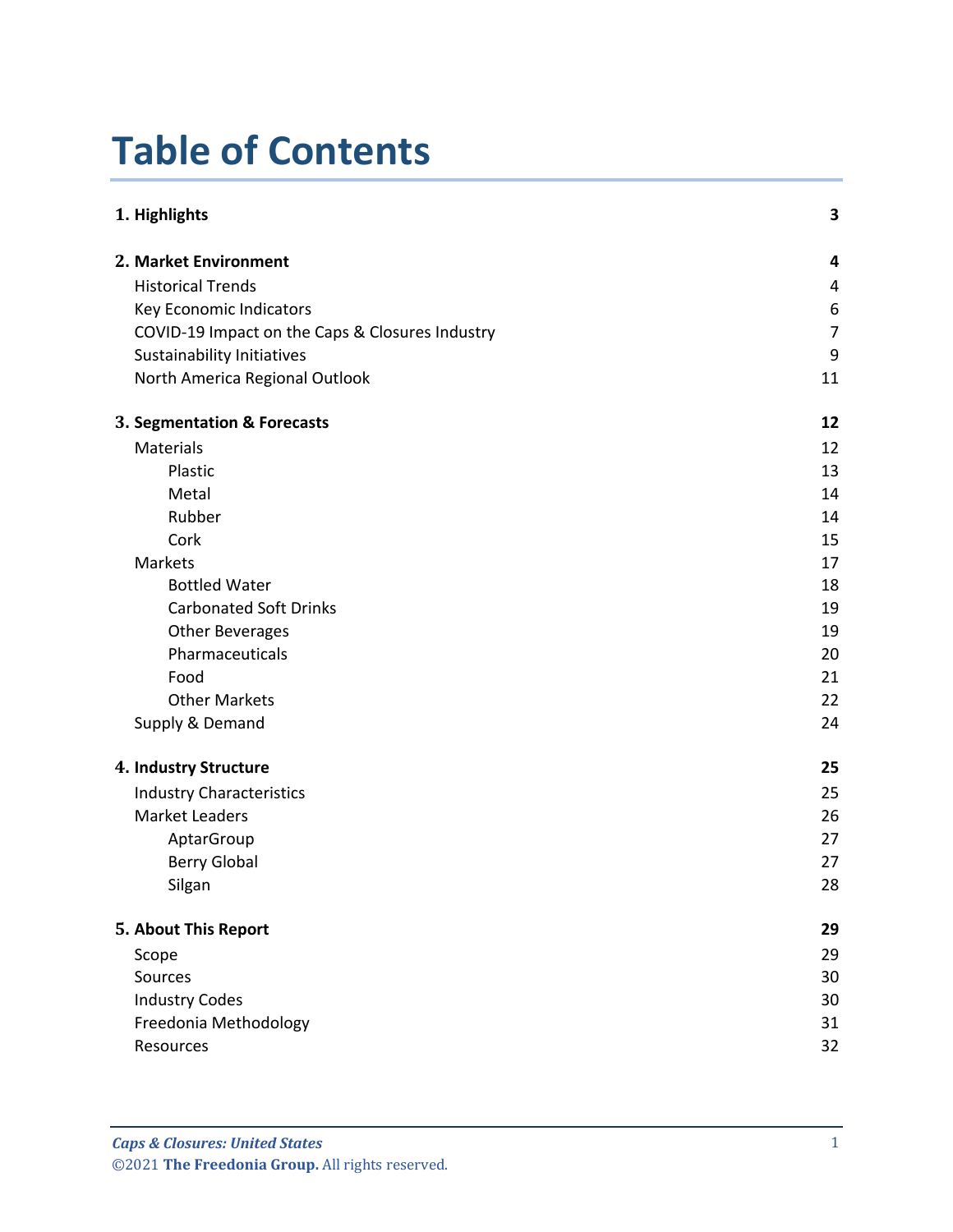# **List of Tables & Figures**

| Figure 1   Key Trends in the US Cap & Closure Market, 2019 - 2024       | 3  |
|-------------------------------------------------------------------------|----|
| Figure 2   US Cap & Closure Demand Trends, 2009 - 2019                  | 5  |
| Table 1   Key Indicators for US Cap & Closure Demand, 2009 - 2024       | 6  |
| Figure 3   North America Cap & Closure Demand by Country, 2019 (%)      | 11 |
| Figure 4   US Cap & Closure Demand by Material, 2009 - 2024 (bil units) | 12 |
| Table 2   US Cap & Closure Demand by Material, 2009 - 2024 (bil units)  | 12 |
| Figure 5   US Cap & Closure Demand by Material, 2009 - 2024 (%)         | 16 |
| Figure 6   US Cap & Closure Demand by Market, 2009 - 2024 (bil units)   | 17 |
| Table 3   US Cap & Closure Demand by Market, 2009 - 2024 (bil units)    | 17 |
| Figure 7   US Cap & Closure Demand by Market, 2009 - 2024 (%)           | 23 |
| Table 4   US Cap & Closure Supply & Demand, 2009 - 2024                 | 24 |
| Table 5   Selected Suppliers to the US Cap & Closure Markets            | 26 |
| Table 6   NAICS & SIC Codes Related to Caps & Closures                  | 30 |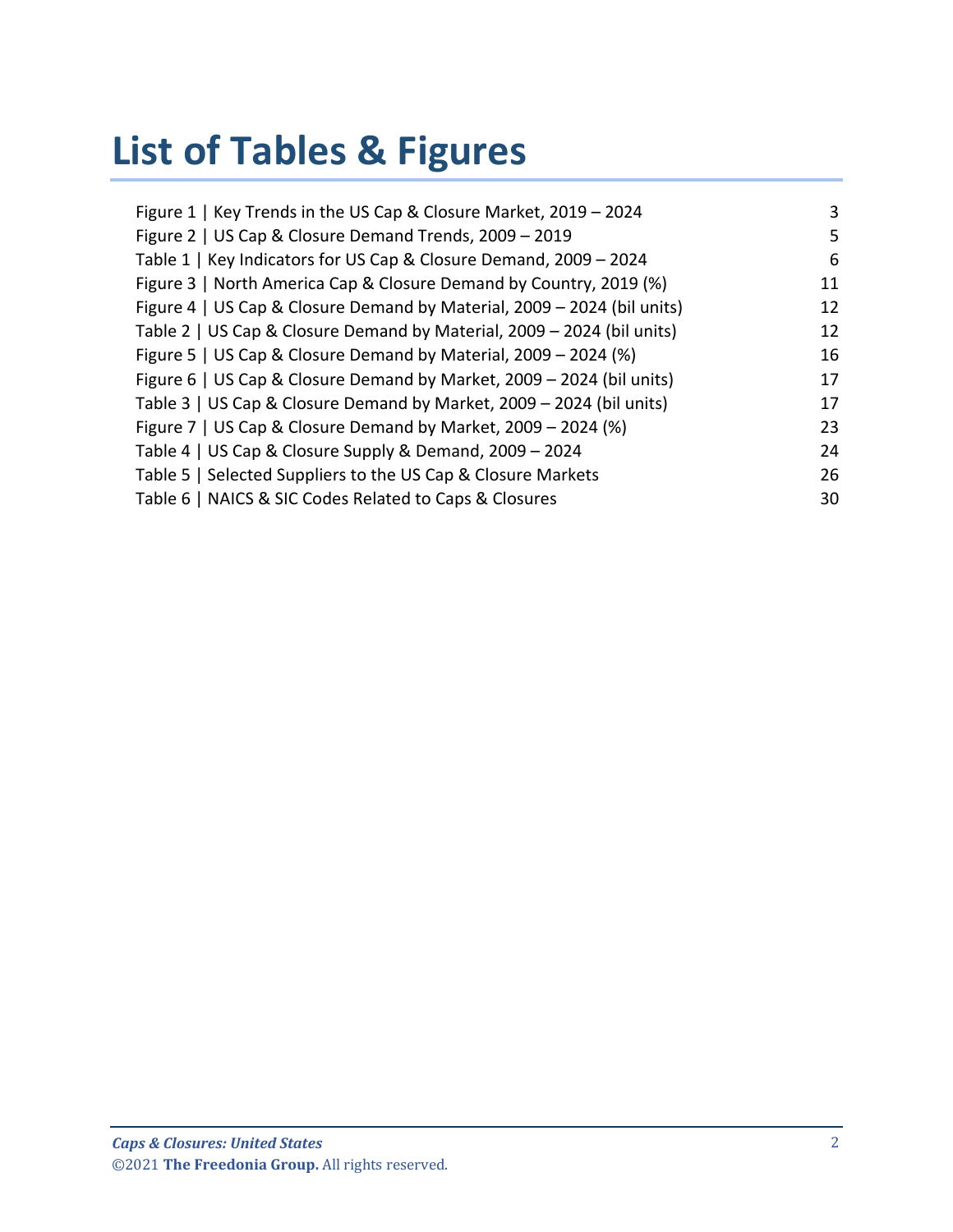# <span id="page-3-0"></span>**About This Report**

# <span id="page-3-1"></span>**Scope**

This report forecasts to 2024 US cap and closure demand in units, and demand and shipments in nominal US dollars at the manufacturer level. Total demand in units is segmented by material in terms of:

- plastic
- metal
- rubber
- cork

Total demand in units is also segmented by market as follows:

- bottled water
- carbonated soft drinks
- other beverages such as beer, milk, and wine
- pharmaceuticals
- food
- other markets such as cosmetics and toiletries, household chemicals, and paint and coatings

To illustrate historical trends, total demand in units is provided in annual series from 2009 to 2019; total demand and total shipments in dollars, and the various segments in units are reported at five-year intervals for 2009, 2014, and 2019.

This report analyzes the market for caps and closures. The closures included herein are those used on containers intended for disposal after use. A significant degree of overlap exists among product categories. For example, some trigger dispensers are outfitted with child-resistant features. For purposes of this report, a closure is categorized by the primary function of the closure. In the example here, the closure would be categorized as a childresistant closure.

Excluded from the scope of this report are:

- caps and closures that are an integral part of the container (e.g., aerosol can valve assemblies, metal and composite can tops, peel-up aluminum lids)
- home canning and bottling closures
- glass and paperboard closures
- closures for industrial bulk containers
- flexible closures such as twist ties or foil lidding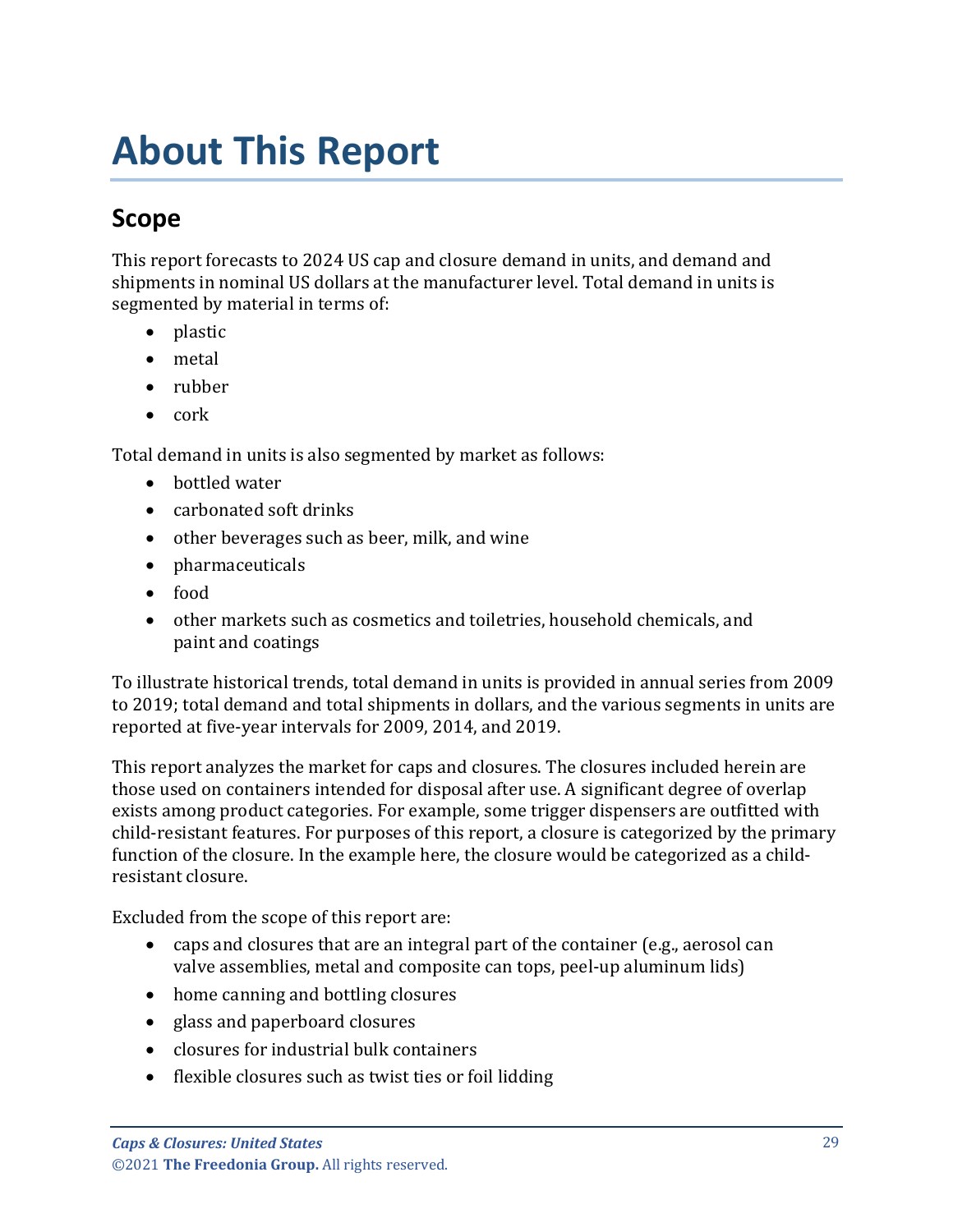#### **About This Report**

• caps and closures used in nonpackaging applications (e.g., valve covers, distributor caps, pen caps, food storage containers lids, liquor decanter closures)

Key macroeconomic indicators are also provided with quantified trends. Other various topics, including profiles of pertinent leading companies, are covered in this report. A full outline of report items by page is available in the Table of Contents.

### <span id="page-4-0"></span>**Sources**

*Caps & Closures: United States* (FF30012) is based on *[Global Caps & Closures,](http://www.freedoniagroup.com/DocumentDetails.aspx?ReferrerId=FL-FOCUS&studyid=4045)* a comprehensive industry study published by The Freedonia Group. Reported findings represent the synthesis and analysis of data from various primary, secondary, macroeconomic, and demographic sources, such as:

- firms participating in the industry, and their suppliers and customers
- government/public agencies
- intergovernmental and non-governmental organizations
- trade associations and their publications
- the business and trade press
- indicator forecasts by The Freedonia Group
- the findings of other reports and studies by The Freedonia Group

Specific sources and additional resources are listed in the Resources section of this publication for reference and to facilitate further research.

# <span id="page-4-1"></span>**Industry Codes**

<span id="page-4-2"></span>

| <b>NAICS/SCIAN 2017</b><br><b>SIC</b><br>North American Industry Classification System |                                                                       |                                           |                                                         |
|----------------------------------------------------------------------------------------|-----------------------------------------------------------------------|-------------------------------------------|---------------------------------------------------------|
|                                                                                        |                                                                       | <b>Standard Industrial Classification</b> |                                                         |
| 321999                                                                                 | All other miscellaneous wood product<br>manufacturing                 | 2499                                      | Wood products, not elsewhere classified                 |
| 326199                                                                                 | All other plastics product manufacturing                              | 3069                                      | Fabricated rubber products, not elsewhere<br>classified |
| 326299                                                                                 | All other rubber product manufacturing                                | 3089                                      | Plastic products, not elsewhere classified              |
| 332119                                                                                 | Metal crown, closure, and other metal<br>stamping (except automotive) | 3466                                      | Crowns and closures                                     |

Source: US Census Bureau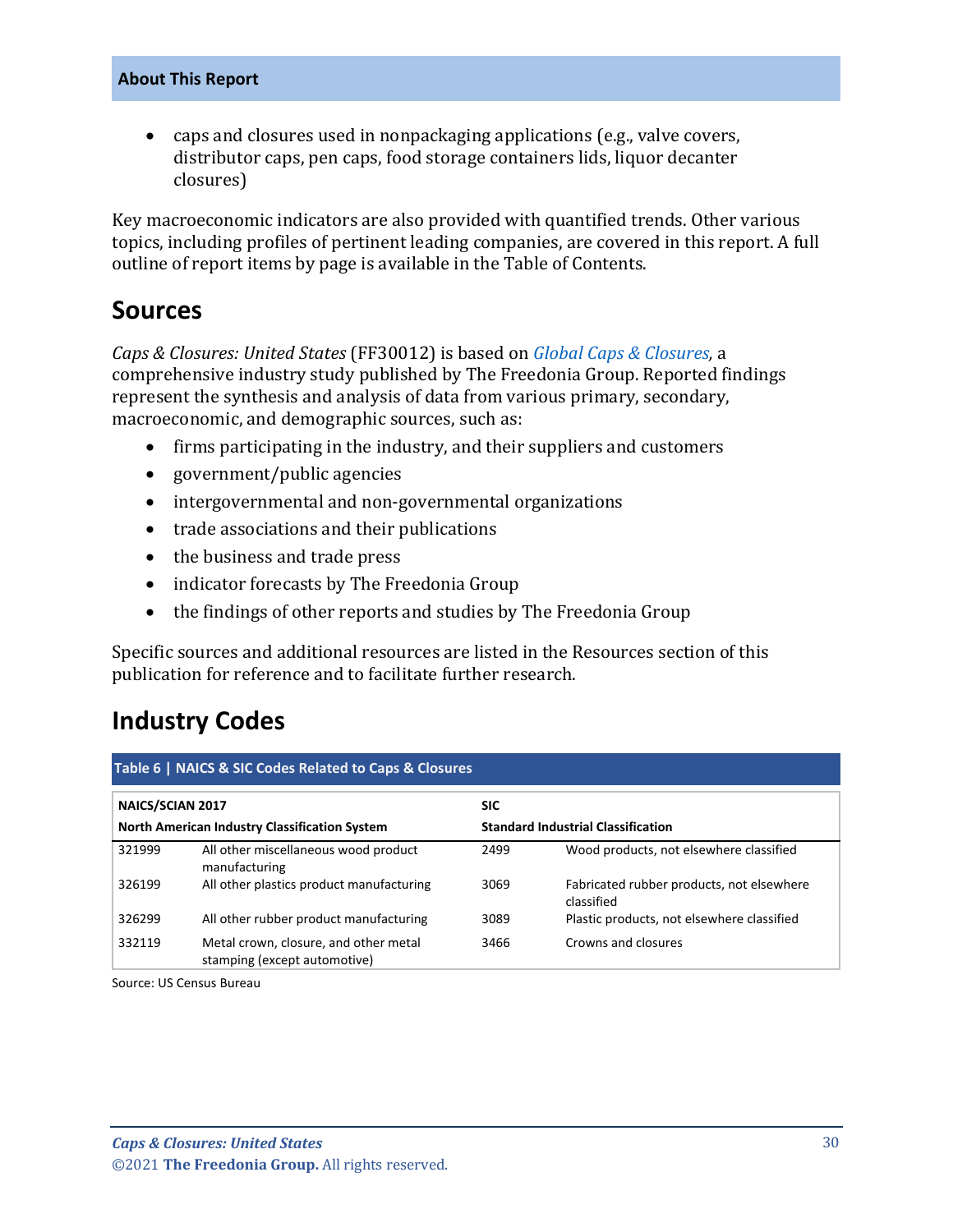### <span id="page-5-0"></span>**Freedonia Methodology**

The Freedonia Group, a subsidiary of MarketResearch.com, has been in business for more than 30 years and in that time has developed a comprehensive approach to data analysis that takes into account the variety of industries covered and the evolving needs of our customers.

Every industry presents different challenges in market sizing and forecasting, and this requires flexibility in methodology and approach. Freedonia methodology integrates a variety of quantitative and qualitative techniques to present the best overall picture of a market's current position as well as its future outlook: When published data are available, we make sure they are correct and representative of reality. We understand that published data often have flaws either in scope or quality, and adjustments are made accordingly. Where no data are available, we use various methodologies to develop market sizing (both top-down and bottom-up) and then triangulate those results to come up with the most accurate data series possible. Regardless of approach, we also talk to industry participants to verify both historical perspective and future growth opportunities.

Methods used in the preparation of Freedonia market research include, but are not limited to, the following activities: comprehensive data mining and evaluation, primary research, consensus forecasting and analysis, ratio analysis using key indicators, regression analysis, end use growth indices and intensity factors, purchase power parity adjustments for global data, consumer and end user surveys, market share and corporate sales analysis, product lifespan analysis, product or market life cycle analysis, graphical data modeling, long-term historical trend analysis, bottom-up and top-down demand modeling, and comparative market size ranking.

Freedonia quantifies trends in various measures of growth and volatility. Growth (or decline) expressed as an average annual growth rate (AAGR) is the least squares growth rate, which takes into account all available datapoints over a period. The volatility of datapoints around a least squares growth trend over time is expressed via the coefficient of determination, or  $r^2$ . The most stable data series relative to the trend carries an  $r^2$  value of 1.0; the most volatile – 0.0. Growth calculated as a compound annual growth rate (CAGR) employs, by definition, only the first and last datapoints over a period. The CAGR is used to describe forecast growth, defined as the expected trend beginning in the base year and ending in the forecast year. Readers are encouraged to consider historical volatility when assessing particular annual values along the forecast trend, including in the forecast year.

## **Copyright & Licensing**

The full report is protected by copyright laws of the United States of America and international treaties. The entire contents of the publication are copyrighted by The Freedonia Group.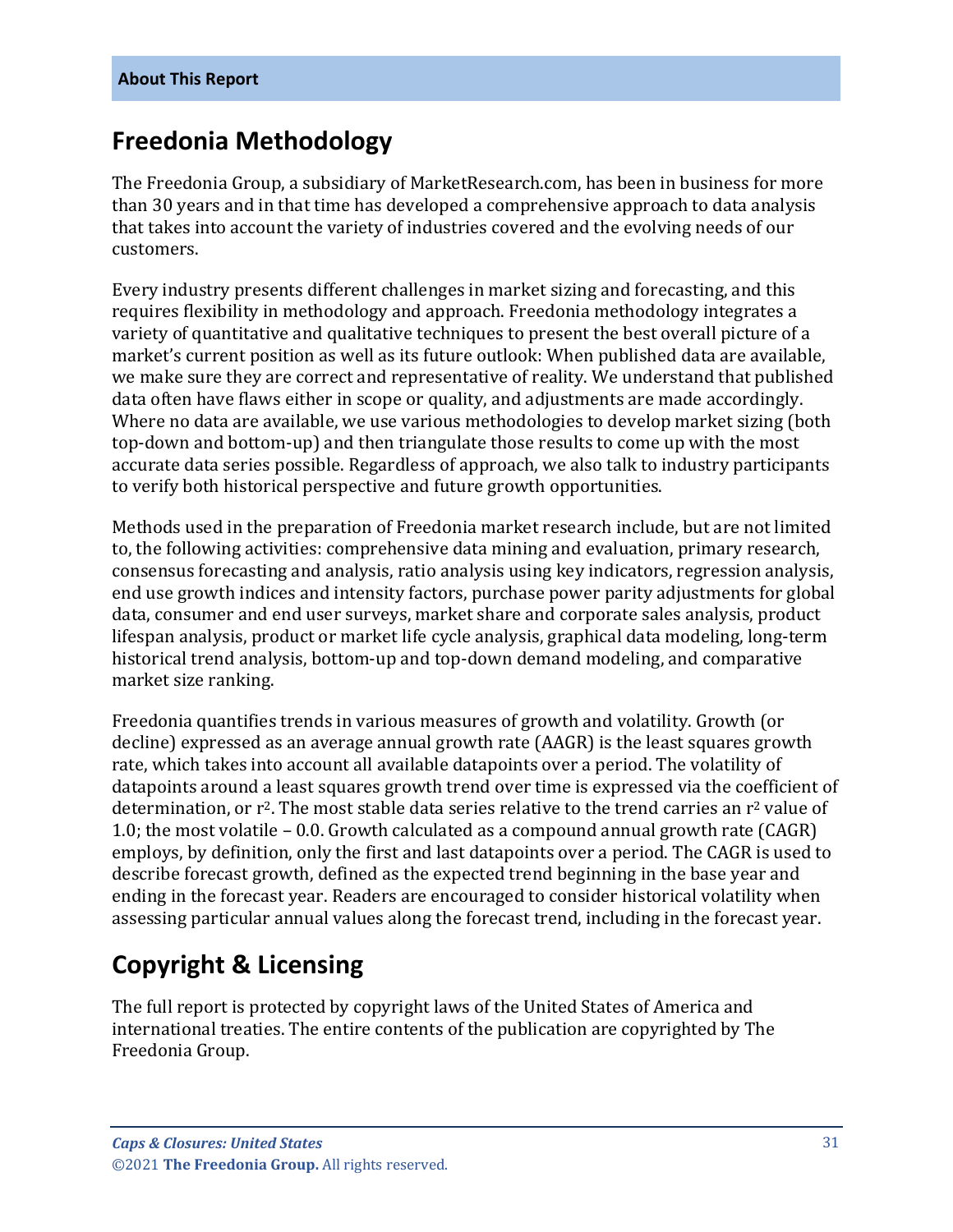### <span id="page-6-0"></span>**Resources**

#### **The Freedonia Group**

 *[Global Caps & Closures](http://www.freedoniagroup.com/DocumentDetails.aspx?ReferrerId=FL-FOCUS&studyid=4045)* **[Freedonia Industry Studies](http://www.freedoniagroup.com/Home.aspx?ReferrerId=FL-Focus)**  *[Cannabis Packaging Opportunities](https://www.freedoniagroup.com/DocumentDetails.aspx?ReferrerId=FL-FOCUS&StudyId=3773) [Converted Flexible Packaging](https://www.freedoniagroup.com/DocumentDetails.aspx?ReferrerId=FL-FOCUS&StudyId=3731) [Food & Beverage Packaging Innovation](https://www.freedoniagroup.com/DocumentDetails.aspx?ReferrerId=FL-FOCUS&StudyId=3736) [Food Containers in the US](https://www.freedoniagroup.com/DocumentDetails.aspx?ReferrerId=FL-FOCUS&StudyId=3609) [Global Packaging Machinery](https://www.freedoniagroup.com/DocumentDetails.aspx?ReferrerId=FL-FOCUS&StudyId=3788) [Global Pharmaceutical Packaging](https://www.freedoniagroup.com/DocumentDetails.aspx?ReferrerId=FL-FOCUS&StudyId=3758) [Global Protective Packaging](https://www.freedoniagroup.com/DocumentDetails.aspx?ReferrerId=FL-FOCUS&StudyId=3741) Global Single [-Use Plastic Packaging Regulations](https://www.freedoniagroup.com/DocumentDetails.aspx?ReferrerId=FL-FOCUS&StudyId=3812) [Global Thermoplastic Elastomers](https://www.freedoniagroup.com/DocumentDetails.aspx?ReferrerId=FL-FOCUS&StudyId=3825) [Medical Device Packaging](https://www.freedoniagroup.com/DocumentDetails.aspx?ReferrerId=FL-FOCUS&StudyId=3782) [Pharmaceutical Packaging](https://www.freedoniagroup.com/DocumentDetails.aspx?ReferrerId=FL-FOCUS&StudyId=3816) [Protective Packaging](https://www.freedoniagroup.com/DocumentDetails.aspx?ReferrerId=FL-FOCUS&StudyId=3797)* **[Freedonia Focus Reports](https://www.freedoniafocusreports.com/redirect.asp?progid=89534&url=/)**  *[Beer: United States](https://www.freedoniafocusreports.com/Beer-United-States-FF10010/?progid=89534) [Beverages: United States](https://www.freedoniafocusreports.com/Beverages-United-States-FF10023/?progid=89534) [Bottled Water: United States](https://www.freedoniafocusreports.com/Bottled-Water-United-States-FF10011/?progid=89534) COVID [-19 Market Impact Analysis](https://www.freedoniafocusreports.com/COVID-19-Market-Impact-Analysis-FW95079/?progid=89534) [Dairy Products: United States](https://www.freedoniafocusreports.com/Dairy-Products-United-States-FF10013/?progid=89534) [Demographics: United States](https://www.freedoniafocusreports.com/Demographics-United-States-FF95050/?progid=89534) E [-Commerce: United States](https://www.freedoniafocusreports.com/E-Commerce-United-States-FF90043/?progid=89534) [Fruit Beverages: United States](https://www.freedoniafocusreports.com/Fruit-Beverages-United-States-FF10059/?progid=89534) [Nutritional Bars & Shakes: United States](https://www.freedoniafocusreports.com/Nutritional-Bars-Shakes-United-States-FF10053/?progid=89534) [Packaging: United States](https://www.freedoniafocusreports.com/Packaging-United-States-FF30035/?progid=89534) [Pet Medications: United States](https://www.freedoniafocusreports.com/Pet-Medications-United-States-FF40060/?progid=89534) [Pharmaceuticals: United States](https://www.freedoniafocusreports.com/Pharmaceuticals-United-States-FF40040/?progid=89534) [Polyethylene: United States](https://www.freedoniafocusreports.com/Polyethylene-United-States-FF55017/?progid=89534) [Polypropylene: United States](https://www.freedoniafocusreports.com/Polypropylene-United-States-FF55018/?progid=89534) [Recovered Packaging: United States](https://www.freedoniafocusreports.com/Recovered-Packaging-United-States-FF30051/?progid=89534) [Soft Drinks: United States](https://www.freedoniafocusreports.com/Soft-Drinks-United-States-FF10018/?progid=89534) [Wine: United States](https://www.freedoniafocusreports.com/Wine-United-States-FF10020/?progid=89534)*

**[Freedonia Custom Research](http://www.freedoniagroup.com/CustomResearch.aspx?ReferrerId=FL-Focus)**